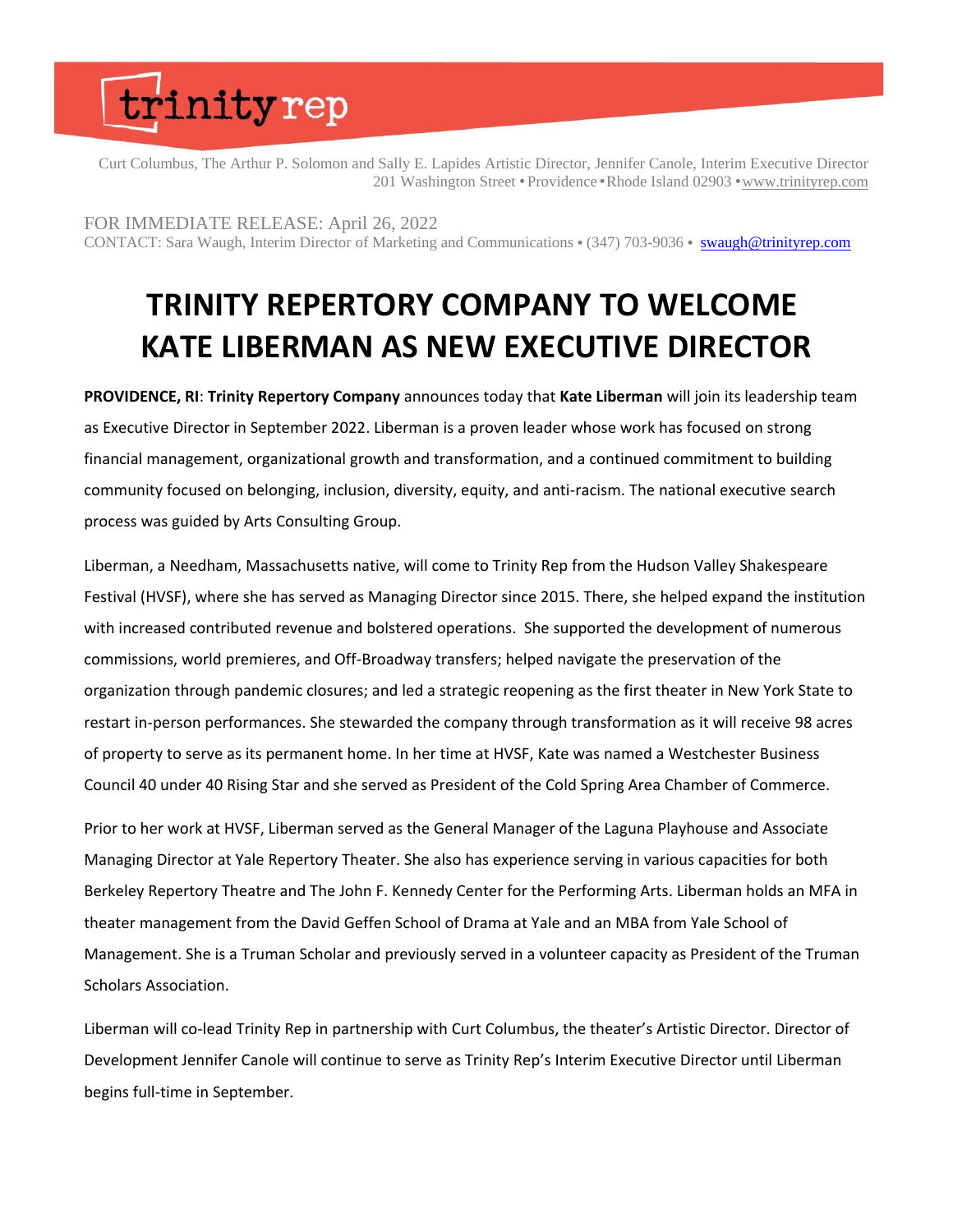### trinityrep

Vice Chair of Trinity Rep's Board of Trustees **Kibbe Reilly** led the executive search committee, comprised of 12 trustees, staff, and artists. Reilly said, "From the beginning of the search process, we made a commitment to select the best person for the Executive Director position and that is exactly what happened. Kate Liberman is a rising star in this field and we're fortunate to have her join our excellent team at Trinity Rep. I look forward to her leadership."

"Kate Liberman represents a remarkable new generation of theater leaders in America," said **Curt Columbus**, Arthur P. Solomon and Sally E. Lapides Artistic Director. "She brings an enviable range of skills to her work as a theatrical producer and an institutional thinker, which are vital to the health and longevity of any cultural organization. She shares our vision for how the theater's work can reach beyond the limits of stage, even the building, to have a profound and lasting impact as a public square on Rhode Island and throughout Southeastern New England. I cannot imagine finding a better partner to co-lead Trinity into its next, bold phase."

"Kate Liberman is an inspirational leader with a passion for the arts and a commitment to changing lives through theater," said Board Chair **Lou Giancola**. "The Board was unanimous in its feeling that she is the right person to help guide Trinity Rep's future. We are grateful to Jen Canole for the great leadership that she has and will continue to provide until Kate arrives."

"It has been an extraordinary privilege to lead the Hudson Valley Shakespeare Festival for seven years in partnership with Davis McCallum," said Liberman "HVSF is in an outstanding position for the opportunities that lie ahead." She continued: "At this moment, I could not be more thrilled and honored to begin a new collaboration with Curt Columbus, the committed Board, and the dynamic staff at Trinity Repertory Company. As a New England native, I have long admired Trinity Rep and its impact in building local community and influencing the American regional theater field. I cannot wait to bring my own energy and expertise to support Trinity Rep's mission to reinvent the public square at a time when it is necessary to expand our approach to equity and sustainability while expanding access to our work. As our industry continues to reemerge, reinvention will be essential in ensuring that we can achieve this aspiration. I am overjoyed to join Trinity Rep in a transformational future."

**For further information, or to arrange an interview, please contact: Sara Waugh, Interim Director of Marketing and Communications 347-703-9036 | swaugh@trinityrep.com**